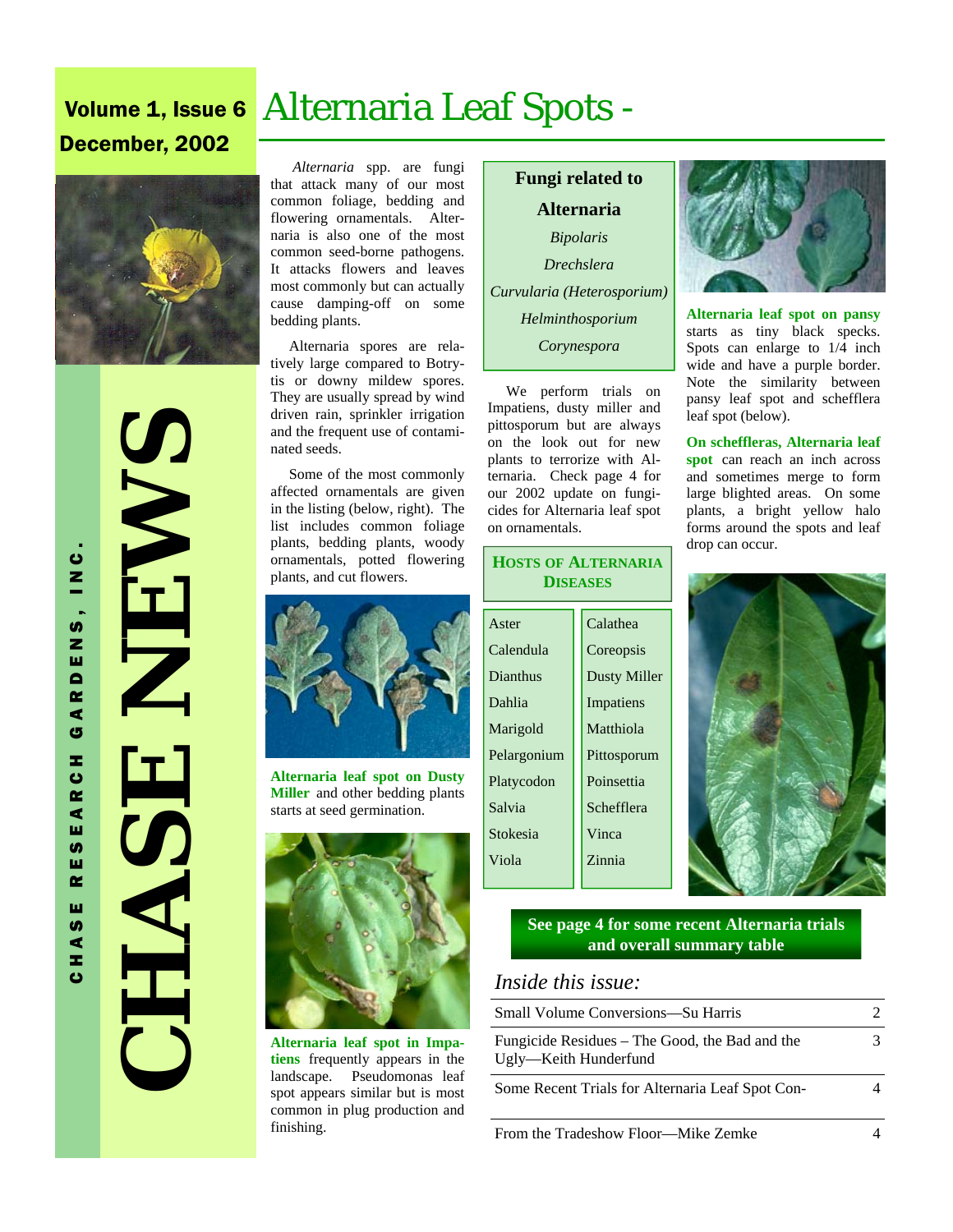# **SMALL VOLUME CONVERSIONS FOR SOME DRY AND LIQUID FUNGICIDES**

#### ANN CHASE AND SU HARRIS

#### CONVERSIONS FOR DRY FORMULA-TIONS TO 1 GALLON VOLUMES

| <b>Fungicide Rate/100 gal Tsp./gal</b> |                                                 |                    |
|----------------------------------------|-------------------------------------------------|--------------------|
|                                        | Aliette 80WDG $12.8$ oz drench $1\frac{1}{4}$   |                    |
|                                        | $40 \text{ oz }$ spray $4\frac{1}{4}$           |                    |
| Banrot 40WP                            | $8 \text{ oz}$ 1                                |                    |
|                                        | <u>Cleary 3336 50W 12 oz</u>                    | $\overline{2}$     |
|                                        | $Compass 50W$ 4 oz $\frac{1}{4}$                |                    |
|                                        | $Contrast 70WSP 3 oz$ 5/8                       |                    |
|                                        | $Cygnus$ 3.2 oz $1/3$                           |                    |
|                                        | Daconil Ultrex $22.4 \text{ oz}$ $1\frac{1}{2}$ |                    |
|                                        | Decree 50WDG 12 oz                              | $1 \qquad \qquad$  |
| Heritage $50WDG$ 1-4 oz $1/3$          |                                                 |                    |
|                                        | $\frac{\text{Junction}}{\text{24 oz}}$ 1 5/8    |                    |
|                                        | Kaligreen 1-3 lbs                               | $2 \left  \right $ |
|                                        | <u>Kocide TNO 2000 16 oz 13/8</u>               |                    |
|                                        | Mil $\text{Stop}$ 40 oz 2 1/2                   |                    |
|                                        | Manzate 75 DF $32oz$ 2 $\frac{1}{2}$            |                    |
|                                        | Medallion $50WP$ 2 oz $1/3$                     |                    |
| PathGuard 90DF 12.8 oz                 |                                                 | 7/8                |
| Protect $T/O$ 16 oz                    |                                                 | $\overline{2}$     |
|                                        | RootShield drench 8 oz                          | 7/8                |
| RootShield granules16 oz               |                                                 | $1\frac{1}{4}$     |
| Spectro 90WDG 16 oz                    |                                                 | $1\frac{1}{2}$     |
|                                        | Stature MZ 28 oz                                | $\frac{3}{2}$      |
|                                        | Strike $50WDG$ 2 oz $1/6$                       |                    |
| $Systhane 40W$ 2 oz                    |                                                 | 1/3                |
| Terraclor 75WP 8 oz                    |                                                 | $\frac{3}{4}$      |
|                                        | $Termneb$ SP WP $12 oz$ $1\frac{1}{2}$          |                    |
| Terraguard 50W 4 oz                    |                                                 | 2/3                |
| Terrazole 35W 3.5 oz                   |                                                 | $\frac{1}{2}$      |
| <u>Truban 30WP</u>                     | 3 oz                                            | 1/3                |
| Zyban WSB                              | 12 oz                                           | 13/8               |

**Tsp. = teaspoon per gallon** 

You can find 1/8 tsp. measures in some specialty cooking stores as well as the typical, 1/4, 1/2 and 1 tsp. By the way,  $3 \text{ tsp.} = 1$  tablespoon..

 One of the first articles I wrote when I started at the University of Florida in the 1980's was one on converting large volume fungicide use rates to small volumes. Since many of our ornamental producers are smaller operations, making 100 gal (or sometimes even 10 gallons) of spray or drench solution is not feasible. Storage of unused mixtures has never been a good idea either legally or logistically and a conversion is usually needed.

 It is relatively easy to convert a liquid measurement into a smaller volume of water since it is volume to volume. It is far harder to decide how to convert a dry formulation from a weight to a volume. This is actually what we need to do to use something given as 4 oz/100 gal into teaspoons/gallon.

 To create the conversion one must weigh a teaspoon (or some other volume) for every type of product you use. It might surprise you to know that a teaspoon of different products does not weigh the same amount. For instance, a teaspoon of Banrot weighs 2.39 grams while one of 3336 only weighs 1.66 g.

 Since this is certainly not something most growers will attempt, we have created the chart to the right with conversions for many of the fungicides we commonly test. The single rate given per 100 gallons was chosen to simplify the chart. It is not the only rate on the labels nor it is one we are specifically recommending. Use it as a starting point to make your own applications.

 For instance, if you are want to use 8 oz of Terraguard and the chart tells you that 4 oz  $=2/3$  tsp. then use  $1 \overline{1/3}$  tsp./gallon to get  $8$ oz/100 gal. If you want to make three gallons of the rate, we give then multiply the tsp./gallon by three. I am sorry but you will have to do some math.

#### CONVERSIONS FOR LIQUID FORMULATIONS TO 1 GALLON VOLUMES

| <b>Liquid Products Rate/ Tsp./gal</b>           |                                |
|-------------------------------------------------|--------------------------------|
|                                                 | $100$ gal                      |
| <b>Banner Maxx</b> $4 \text{ oz}$ $\frac{1}{4}$ |                                |
| Banol <b>Banch</b>                              | $20 \text{ oz}$ $1\frac{1}{4}$ |
| Camelot 48 oz 3                                 |                                |
| Champ Flowable 32 oz 2                          |                                |
| $Chipco 26GT$ 13 oz $\frac{3}{4}$               |                                |
|                                                 | $32 \text{ oz}$ 2              |
| Copper Count N 32 oz 2                          |                                |
| Daconil WStik 22 oz 3                           |                                |
| Fungo Flo $20 \text{ oz}$ 1 $\frac{1}{4}$       |                                |
| OHP 6672 4.5L                                   | $10 \text{ oz}$ $3/8$          |
| PathGuard 6F                                    | $22 oz - 13/8$                 |
| Phyton 27 $15 \text{ oz}$ 1                     |                                |
| Pipron                                          | $4 \text{ oz}$ $\frac{1}{4}$   |
| Rubigan $8 \text{ oz}$ $\frac{1}{2}$            |                                |
| $S$ extant $32 oz$ 2                            |                                |
| Triact 70EC 1% 8                                |                                |
| $Truban 25\% EC$ 3 oz $1/5$                     |                                |
|                                                 |                                |

 While liquid conversions are easier than dry conversions, you still must be careful when doing the math and the measuring. Remember the old carpenters rule of measuring twice and cutting once. Try to do the math twice (or at least get someone else to do it with you) before getting the container out and mixing up a batch. Once in the tank, the products are a hazardous waste if they cannot be used according to the labeled directions. We did not include a conversion for Subdue Maxx. This product is so concentrated that even measuring the amount for 100 gal can be difficult.

**ALWAYS FOLLOW THE PRODUCT LABEL—IT IS THE LAW . CALL THE MANUFACTURER IF YOU NEED HELP.**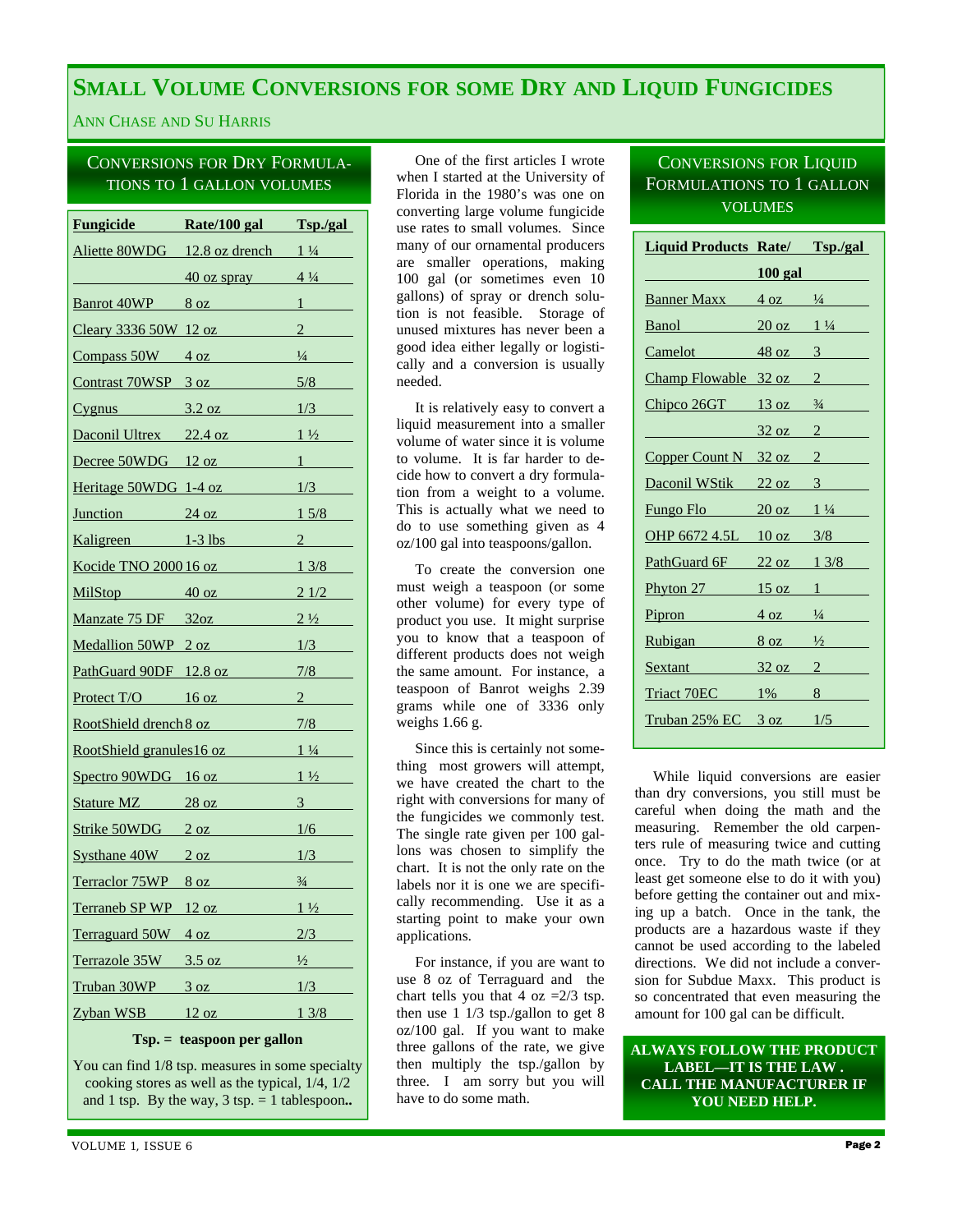### **FUNGICIDES—THE GOOD, THE BAD AND THE UGLY** ANN CHASE AND KEITH HUNDERFUND

 There are a number of aspects to using a fungicide effectively. First, the disease must be known and the product chosen to control that disease. Second, the product must be safe on your crop—phytotoxicity is not much better than disease. Finally, the residue left by the product must not interfere with the value and ultimately sale of the crop.

 Sometimes spray residue is more critical than others. For instance, salability of finished poinsettias may be dramatically reduced if the wrong product is used too close to finishing. All good fungicides leave a residue, allowing long term efficacy but this residue should be clear or very slight to maintain aesthetics.

 Ann and I went over many of our trials for the past three years and checked out the residue of the most common fungicides on the crops we normally test like cyclamen, Gerber daisy, dusty miller, impatiens and snapdragons. The results are given in the table to the right.

 Ratings of slight (and sometimes medium) are (in our eyes) acceptable or salable levels with medium to heavy usually unacceptable. This of course depends upon the plant type. For instance, nursery crops like pittosporum might withstand a higher residue than a potted flower like cyclamen or Gerber daisy.

 The color of the residue influences its acceptability as well. Green or blue residues naturally look better on green leaves (although pretty bad for poinsettia bracts) than tan or brown residue.

 It was interesting that the same fungicide at the same rate on different plants can appear very different. In our situation, we run mist on the plants to promote disease development (Alternaria leaf spot for example). This seems to lessen the residue ratings since it probably washes off some of it. It also can make things worse (our water has a fair amount of dissolved minerals that make a pretty obnoxious residue in their own right).

 Using wetting agents usually reduces the severity of residues regardless of the product or wetting agent involved. A couple of years ago, Decree was introduced and the resulting residue was unacceptable. Using Capsil (or many other wetting agents) in the tank mix with Decree significantly reduced this affect without reducing efficacy of the fungicide.

| Fungicide                 | Rate/100 gal     | <b>None</b> | Slight | <b>Medium</b> | <b>Heavy</b> |
|---------------------------|------------------|-------------|--------|---------------|--------------|
| Agri-50                   | $0.25 - 1\%$     |             |        |               |              |
| Aliette 80WDG             | 16-32 oz         |             |        |               |              |
| <b>Banner Maxx</b>        | 6 <sub>oz</sub>  |             |        |               |              |
| Banol                     | 15 oz            |             |        |               |              |
| Camelot                   | $16-80$ oz       |             |        |               |              |
| Chipco 26019              | 16 oz            |             |        |               |              |
| Chipco 26GT               | 1.5 quart        |             |        |               |              |
| Cleary 3336               | 12 oz            |             |        |               |              |
| <b>Compass O</b>          | 1 <sub>oz</sub>  |             |        |               |              |
| Concorde SST              | $22 \text{ oz}$  |             |        |               |              |
| <b>ConSyst WDG</b>        | 16 oz            |             |        |               |              |
| Daconil Ultrex            | 22.4 oz          |             |        |               |              |
| Daconil Weather Stik      | 6 <sub>oz</sub>  |             |        |               |              |
| Decree 50WDG              | 16 <sub>oz</sub> |             |        |               |              |
| <b>Dithane Rainshield</b> | 24 oz            |             |        |               |              |
| Fungo 50WSB               | $12-15$ oz       |             |        |               |              |
| Heritage 50WDG            | $1-4$ oz         |             |        |               |              |
| Junction                  | 16-48 oz         |             |        |               |              |
| Kaligreen                 | 40 oz            |             |        |               |              |
| Kocide 2000 TNO           | 32 oz            |             |        |               |              |
| Manzate 75DF              | 24 oz            |             |        |               |              |
| Medallion 50WP            | $1-4$ oz         |             |        |               |              |
| Milsana                   | $1 - 2%$         |             |        |               |              |
| MilStop                   | 40 oz            |             |        |               |              |
| PathGuard 6F              | 20 oz            |             |        |               |              |
| Phyton 27                 | 25-50 oz         |             |        |               |              |
| Pipron                    | $4-8$ oz         |             |        |               |              |
| Protect T&O               | 16 <sub>oz</sub> |             |        |               |              |
| <b>Rubigan EC</b>         | $4-8$ oz         |             |        |               |              |
| Spectro 90WDG             | 16-32 oz         |             |        |               |              |
| <b>Stature MZ</b>         | 28-40 oz         |             |        |               |              |
| Strike 25WP               | $2 \text{ oz}$   |             |        |               |              |
| <b>Strike 50WDG</b>       | $1-2$ oz         |             |        |               |              |
| Systhane 40WP             | $2-3$ oz         |             |        |               |              |
| <b>Terraguard 50WP</b>    | $4-8$ oz         |             |        |               |              |
| Triact 70EC               | $0.5 - 1\%$      |             |        |               |              |
| Zyban WSB                 | 24 oz            |             |        |               |              |